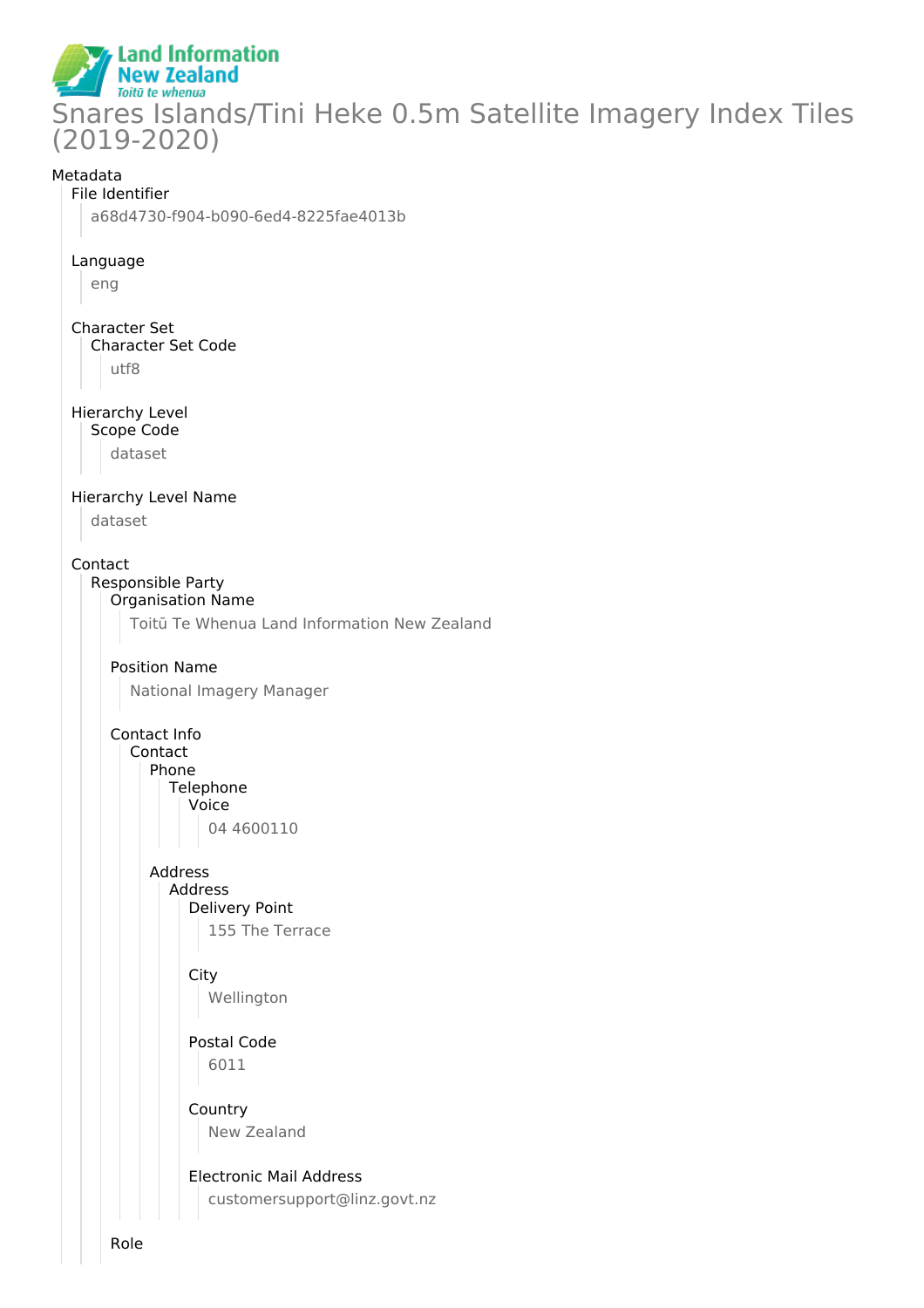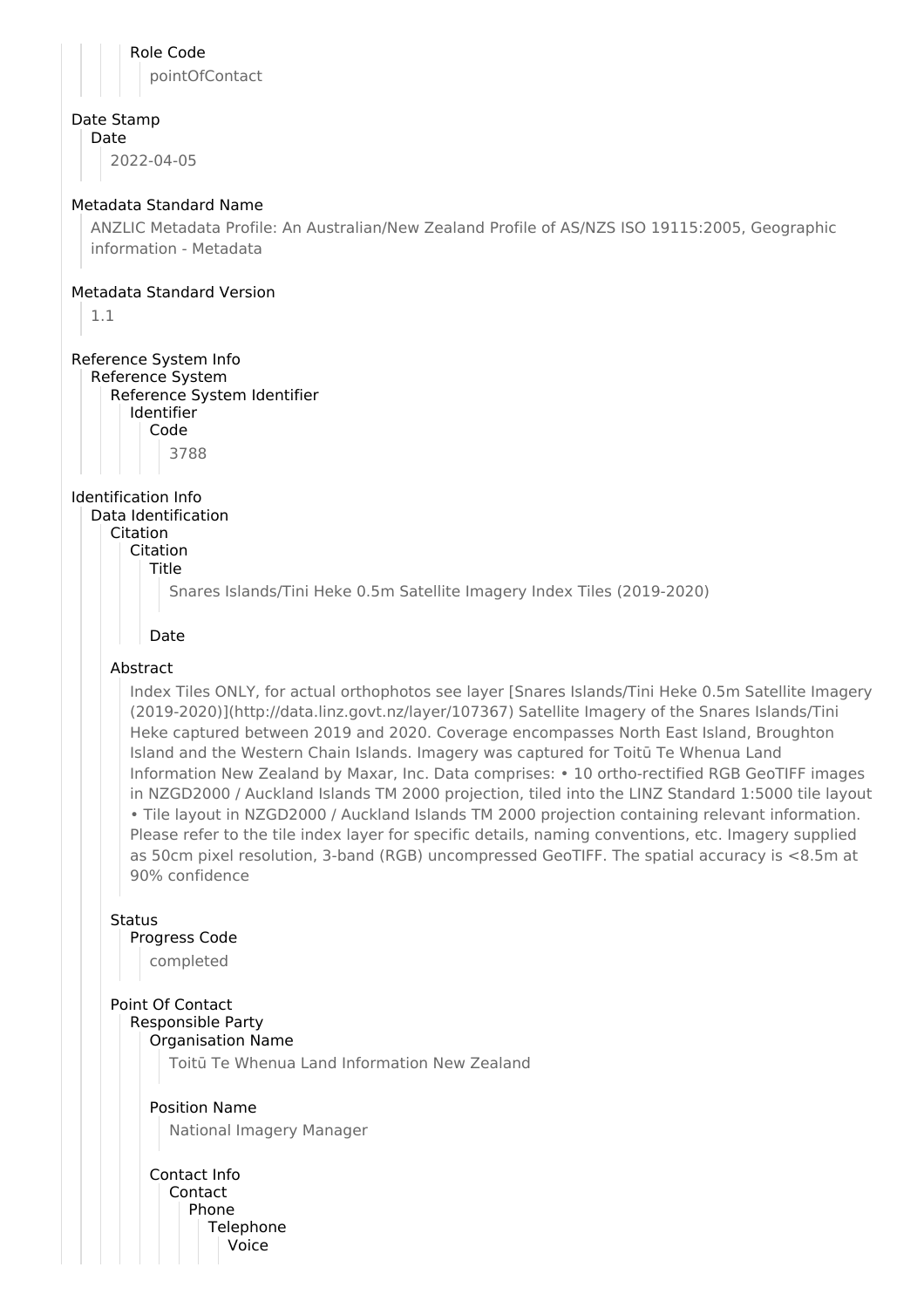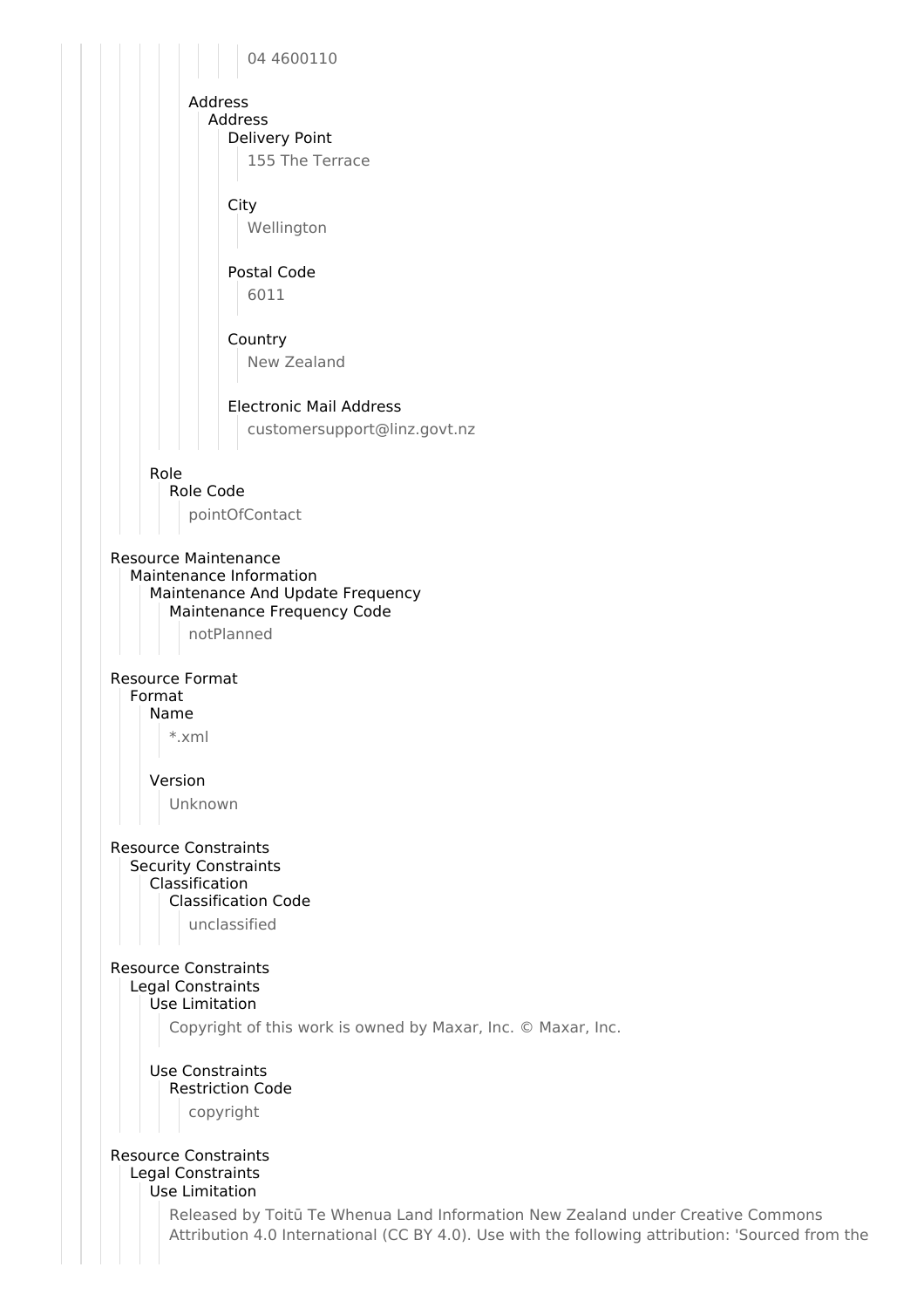LINZ Data Service and licensed by Maxar, Inc. for reuse under CC BY 4.0' For details see: https://www.linz.govt.nz/data/licensing-and-using-data/attributing-elevation-or-aerialimagery-data Use Constraints Restriction Code license Spatial Representation Type Code vector Representative Fraction Denominator Integer 5000 Language eng Character Set Character Set Code utf8 Topic Category Code imageryBaseMapsEarthCover Extent EX \_ Extent Geographic Element EX \_ Geographic Description **I**dentifier Authority Citation Title ANZMet Lite Country codelist Date Edition Version 1.0 Edition Date Date 2009-03-31 Identifier Identifier Code http://asdd.ga.gov.au/asdd/profileinfo/anzlic-country.xml#Country Cited Responsible Party Responsible Party Organisation Name ANZLIC the Spatial Information Council Role Role Code custodian Code